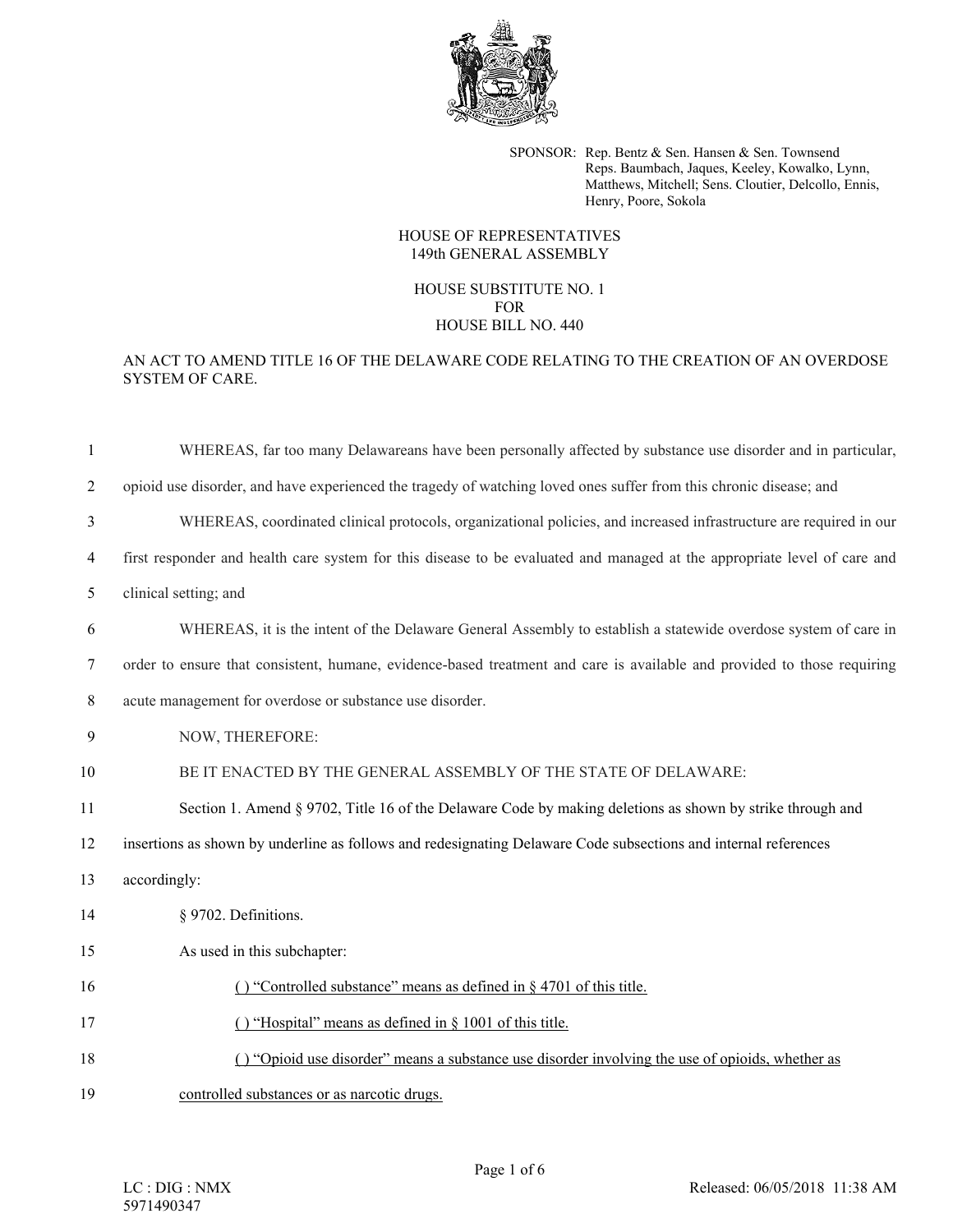| 20 | () "Overdose" means an acute condition resulting from the use of alcohol or a controlled substance, or a                 |
|----|--------------------------------------------------------------------------------------------------------------------------|
| 21 | narcotic drug, or a combination of substances, including physical illness, coma, mania, hysteria, or death.              |
| 22 | () "Overdose System of Care Committee" means the committee established under § 9709 of this title.                       |
| 23 | () "Secretary" means the Secretary of the Department of Health and Social Services.                                      |
| 24 | (23) "Specialty care unit" shall mean sophisticated treatment facilities that provide advanced specialized               |
| 25 | definitive care for critically ill patients. The units shall be available for the diagnosis and care of specific patient |
| 26 | problems including major trauma, burns, spinal cord injury, stroke, poisoning, acute cardiac, overdose, substance        |
| 27 | use disorder, opioid use disorder, high-risk infant and behavioral emergencies.                                          |
| 28 | () "Stabilization center" means a facility designated by the Secretary to receive patients from Emergency                |
| 29 | Medical Services who are experiencing a non-life threatening overdose or who require acute management for                |
| 30 | substance use disorder.                                                                                                  |
| 31 | () "Substance use disorder" means the psychological or physical dependence on alcohol, a controlled                      |
| 32 | substance, a narcotic drug, or a combination of substances, that causes clinical and functional impairment or            |
| 33 | distress. "Substance use disorder" often includes a strong desire to use alcohol, a controlled substance, or a           |
| 34 | narcotic drug, increased tolerance to alcohol, a controlled substance, or a narcotic drug, and withdrawal syndrome       |
| 35 | when use of alcohol, a controlled substance, or a narcotic drug is abruptly discontinued.                                |
| 36 | Section 2. Amend § 9704, Title 16 of the Delaware Code by making deletions as shown by strike through and                |
| 37 | insertions as shown by underline as follows:                                                                             |
| 38 | § 9704. Office of Emergency Medical Services – Created; purpose.                                                         |
| 39 | $(I)$ Except for those activities and responsibilities for basic life support, which are under the jurisdiction of the   |
| 40 | State Fire Prevention Commission, the Office of Emergency Medical Services has jurisdiction over the development,        |
| 41 | implementation, and maintenance of the overdose system of care created under $\S 9708$ of this title.                    |
| 42 | (m) A memorandum of agreement must be established between the Office of Emergency Medical Services of the                |
| 43 | Division of Public Health and the State Fire Prevention Commission to foster inclusion and coordination of Basic Life    |
| 44 | Support Services within the Statewide overdose system of care created under $\S 9708$ of this title.                     |
| 45 | Section 3. Amend § 9707, Title 16 of the Delaware Code by making deletions as shown by strike through and                |
| 46 | insertions as shown by underline as follows:                                                                             |
| 47 | § 9707. Confidentiality of quality review program and participants.                                                      |
| 48 | (f) Confidentiality of overdose system of care review program and participants. --                                       |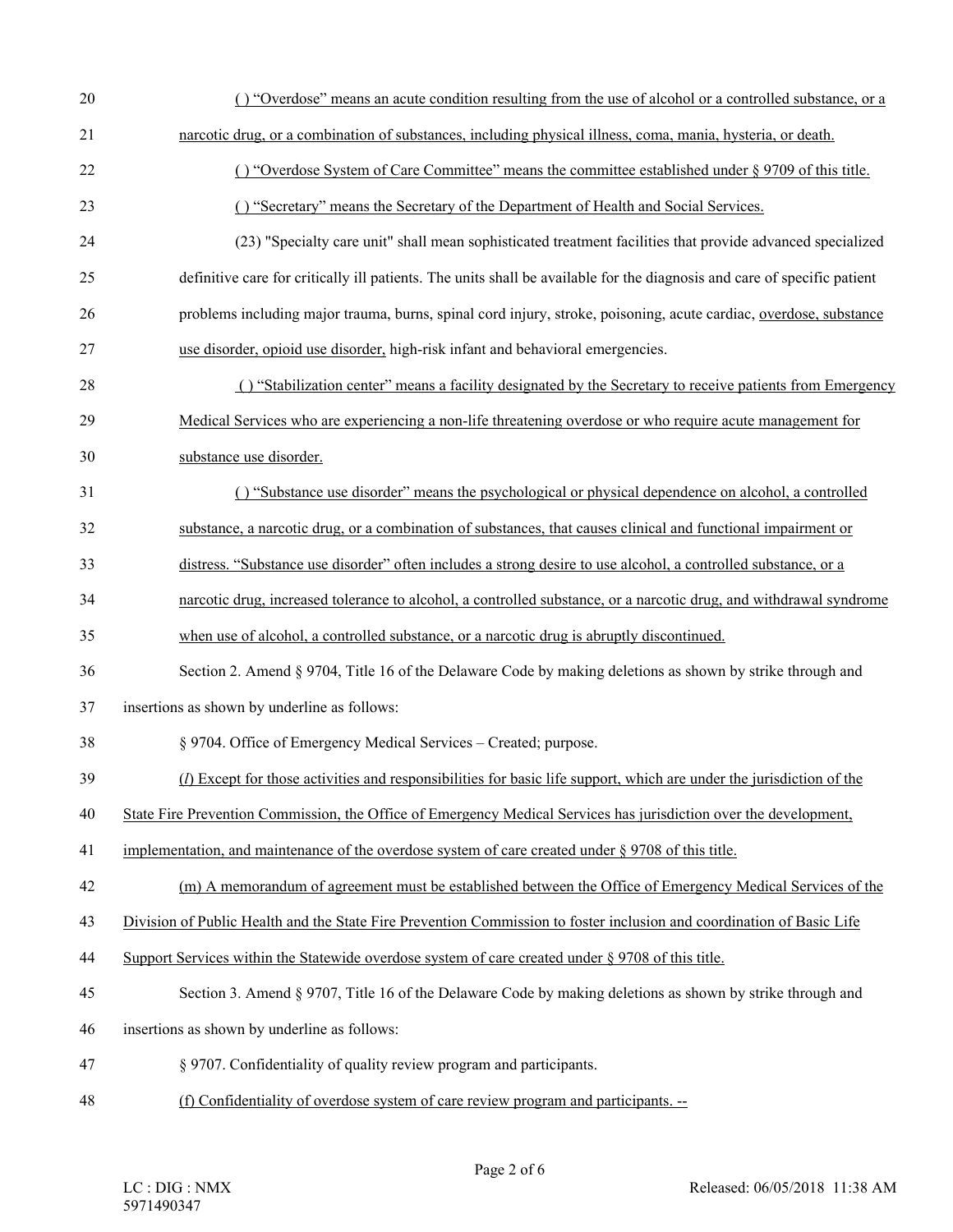| 49 | (1) For purposes of this subsection, "records" means recordings of interviews and all oral or written                |
|----|----------------------------------------------------------------------------------------------------------------------|
| 50 | reports, statements, minutes, memoranda, charts, statistics, data, and other documentation generated by the          |
| 51 | Overdose System of Care Committee or its ad hoc committees for the stated purpose of overdose system medical         |
| 52 | review or quality care review and audit.                                                                             |
| 53 | (2) All overdose system medical review or quality management proceedings are confidential.                           |
| 54 | (3) Records and raw data collected or created by the Overdose System of Care Committee and members,                  |
| 55 | attendees, and visitors at meetings held for the stated purpose of overdose system medical review, quality care      |
| 56 | review, or audit are confidential and privileged and are be protected from direct or indirect means of discovery,    |
| 57 | subpoena, or admission into evidence in any judicial or administrative proceeding and are specifically excluded      |
| 58 | from the definition of public record as set forth at $\S$ 10002 of Title 29.                                         |
| 59 | Section 4. Amend Chapter 97, Title 16 of the Delaware Code by making deletions as shown by strike through and        |
| 60 | insertions as shown by underline as follows:                                                                         |
| 61 | § 9708. Overdose system of care.                                                                                     |
| 62 | (a) The Secretary shall create an overdose system of care to coordinate the treatment and care provided to           |
| 63 | individuals who have overdosed or require acute management of substance use disorder, including opioid use disorder. |
| 64 | (b)(1) The Secretary may adopt regulations, policies, and procedures to permit the Director of the Division of       |
| 65 | Substance Abuse and Mental Health to designate a facility as a stabilization center.                                 |
| 66 | (2) A facility may be designated as a stabilization center if the facility meets federal and State                   |
| 67 | requirements to receive a patient from Emergency Medical Services and can do all of the following:                   |
| 68 | a. Provide medical care and supervision after an overdose.                                                           |
| 69 | b. Provide medical care and supervision for acute management needs for substance use disorder.                       |
| 70 | c. Initiate medication-assisted treatment.                                                                           |
| 71 | d. Refer individuals to other services.                                                                              |
| 72 | $(c)(1)$ The Secretary may adopt regulations, policies, and procedures to designate a facility as an overdose system |
| 73 | of care center.                                                                                                      |
| 74 | (2) The Secretary must use a guideline and evidence-based process as recommended by the Overdose                     |
| 75 | System of Care Committee to determine designation criteria.                                                          |
| 76 | (d) The Secretary may adopt regulations, policies, and procedures to establish other distinct categories of care in  |
| 77 | the overdose care system as supported by evidence and recommended by nationally recognized guidelines and the        |
| 78 | Overdose System of Care Committee.                                                                                   |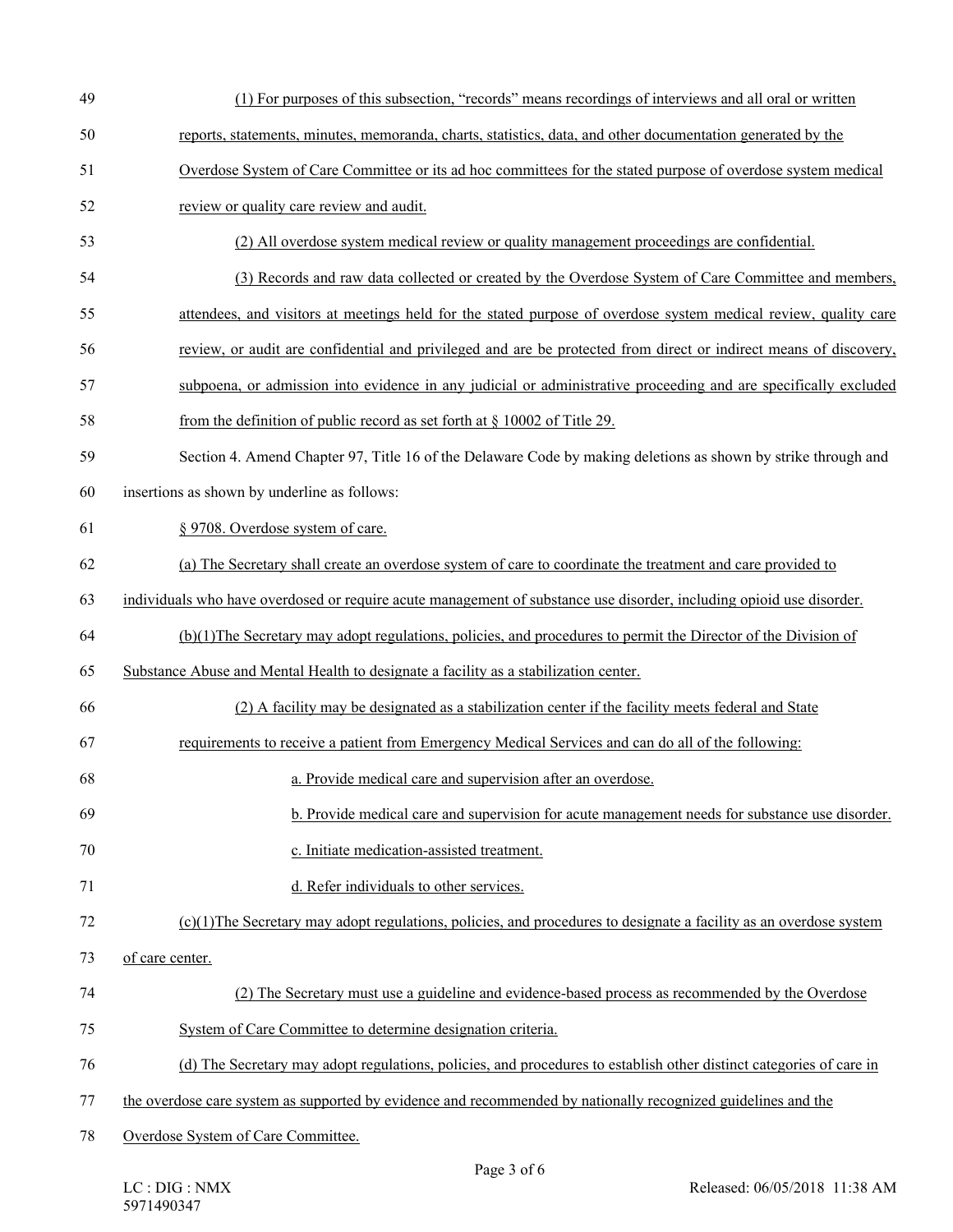| 79  | (e) The Secretary may suspend or revoke a designation under this section if a facility fails to meet the standards        |
|-----|---------------------------------------------------------------------------------------------------------------------------|
| 80  | established under this section.                                                                                           |
| 81  | (f) The Director of the Division of Public Health may include an acute health care facility, hospital, freestanding       |
| 82  | emergency department, or emergency medical services provider in the overdose system of care if the entity does all of the |
| 83  | following:                                                                                                                |
| 84  | (1) Participates in the care of patients who have overdosed or require acute management for substance use                 |
| 85  | disorder.                                                                                                                 |
| 86  | (2) Contributes data required by the Director of the Division of Public Health or the Director of the                     |
| 87  | Division of Substance Abuse and Mental Health.                                                                            |
| 88  | (3) Participates in overdose system of care quality improvement.                                                          |
| 89  | § 9709. Overdose System of Care Committee.                                                                                |
| 90  | (a) The Secretary shall establish an Overdose System of Care Committee to assist in oversight of the overdose             |
| 91  | system of care.                                                                                                           |
| 92  | (1) The Co-Chairs of the Overdose System of Care Committee are as follows:                                                |
| 93  | a. The Director of the Division of Public Health, or a designee appointed by the Director of the                          |
| 94  | Division of Public Health.                                                                                                |
| 95  | b. The Director of the Division of Substance Abuse and Mental Health, or a designee appointed by                          |
| 96  | the Director of the Division of Substance Abuse and Mental Health.                                                        |
| 97  | (2) The Overdose System of Care Committee must include all of the following, appointed by the                             |
| 98  | Secretary:                                                                                                                |
| 99  | a. One member from the Department of Homeland Security.                                                                   |
| 100 | b. One member from the Department of Correction.                                                                          |
| 101 | c. One member from the Drug Overdose Fatality Review Commission.                                                          |
| 102 | d. One member from the State Fire Prevention Commission.                                                                  |
| 103 | e. One member who is the Chair of the Behavioral Health Consortium.                                                       |
| 104 | f. One member who is an advanced life support prehospital provider.                                                       |
| 105 | g. One member who is a basic life support prehospital provider.                                                           |
| 106 | h. One member who is an emergency medical dispatcher.                                                                     |
| 107 | i. One member who is a law-enforcement officer.                                                                           |
| 108 | j. One member from the Delaware Healthcare Association.                                                                   |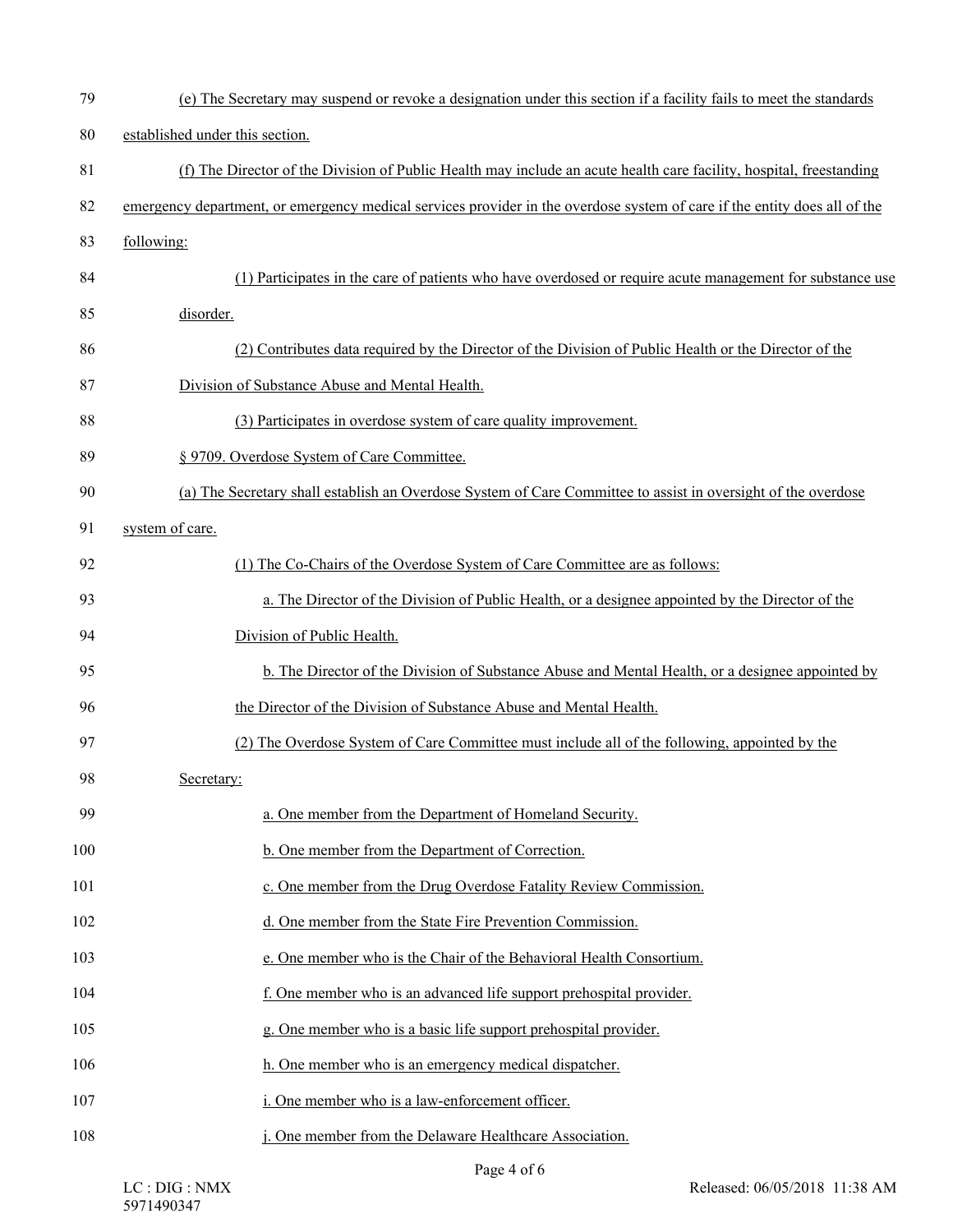| 109 | k. One member who is an emergency medicine physician.                                                         |
|-----|---------------------------------------------------------------------------------------------------------------|
| 110 | <i>l</i> . One member, or a designee appointed by the member, who is a hospital administrator from each       |
| 111 | acute health-care facility which holds or intends to seek designation as an overdose system of care center    |
| 112 | under § 9708 this title.                                                                                      |
| 113 | m. Three members who are addiction treatment professionals, such as a physician, nurse, mental                |
| 114 | health provider, Nationally Certified Peer Recovery Specialist, or treatment administrator.                   |
| 115 | (4) The Overdose System of Care Committee shall meet at least quarterly.                                      |
| 116 | (5) The Overdose System of Care Committee may establish ad hoc committees as deemed appropriate.              |
| 117 | (b) The Overdose System of Care Committee shall advise the Director of Public Health and the Director of the  |
| 118 | Division of Substance Abuse and Mental Health on all of the following:                                        |
| 119 | (1) Improving outcomes for Delaware overdose patients that are based on Delaware drug misuse,                 |
| 120 | overdose, and death data.                                                                                     |
| 121 | (2) Rules governing the operation of the overdose system of care facility, under $\S$ 9708 this title.        |
| 122 | (3) Recommendations to improve or correct problems identified regarding the following:                        |
| 123 | a. Overdose system of care operations, including the monitoring for adherence to adopted policies,            |
| 124 | procedures, protocols, and standards.                                                                         |
| 125 | b. The delivery of services by emergency medical services and health care service providers to                |
| 126 | overdose patients.                                                                                            |
| 127 | c. The availability of appropriate resources.                                                                 |
| 128 | d. The periodic review of pre-hospital, hospital, freestanding emergency department, and                      |
| 129 | stabilization center designation criteria.                                                                    |
| 130 | (4) Recommendation for modifications of the policies, procedures, and protocols of the overdose system        |
| 131 | of care as a result of system-wide review.                                                                    |
| 132 | (c) The Overdose System of Care Committee shall function in cooperation with the Behavioral Health            |
| 133 | Consortium, as well as other State health policy activities.                                                  |
| 134 | (d) The Overdose System of Care Committee may not do either of the following:                                 |
| 135 | (1) Direct or interfere with a State agency or a service provider's internal review process for investigating |
| 136 | and evaluating critical incidents and deaths.                                                                 |
| 137 | (2) Direct Department of Health and Social Services resources, personnel, or activities.                      |